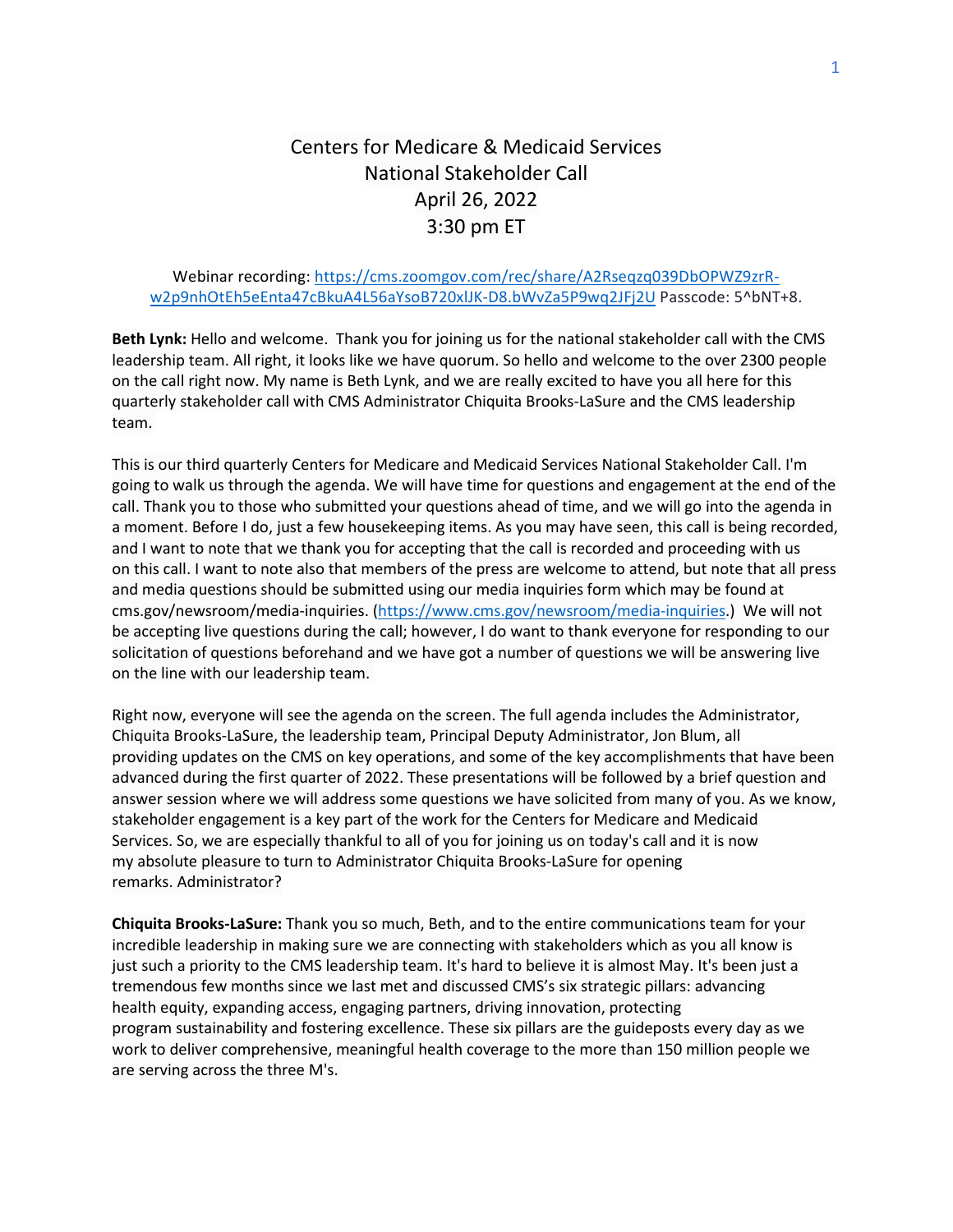Even in these three short months we have made great strides towards achieving these pillars. Just to name a few, we have made huge leaps in expanding access. Our latest enrollment figures for Medicare and Medicaid, available on our website, showed that we cover 64.2 million people in Medicare and 85.8 million people in Medicaid and CHIP. We see increases every month, signs that our efforts are working to get people covered. The marketplace open enrollment closed with more than 14.5 million enrollments for 2022 coverage. As you all know, that is a record high, 21% more than last year, and we could not have done it without all of your help and hard work. Thanks to your leadership in your communities, we have more people enrolled in health coverage than ever. In March we celebrated the 12th anniversary of the Affordable Care Act. I cannot think of a better birthday gift than these historic gains in enrollment. Thanks to the American rescue plan, we are tackling the unfinished work of the ACA.

In the past quarter, we have made great strides in advancing health equity. We recently announced our health equity strategy in which we outline the central role that health equity plays across all of CMS. The plan aims to better identify barriers to coverage and access to care by leveraging several strategies, including closing gaps in access and quality, collecting data, and engaging with communities. I have been saying this quite a bit during the last couple of months, that the ACA was born out of an incredibly difficult time -- the great recession. I think we are in a similar moment today with the COVID-19 pandemic really giving us just such an "up close" lesson on what inequity in the health care system means to us as a country. We at CMS are laser focused on trying to advance health equity, across all levers. We know and we look forward to partnering with all of you who deliver care on the ground to the people that are served by our programs.

As you know, we are particularly focused on maternal health. Because we have a crisis in this country. It is something that we across the administration and certainly at CMS are engaged in trying to address maternal health outcomes, so that we can protect parents as well as children, babies, and young kids. We took significant steps in April to address the crisis by announcing a new state plan for states to expand Medicaid and CHIP coverage for 12 months. We have five states that have already gotten approval to extend coverage for a full year postpartum and we are working with more than one dozen states who are partnering with us on this important work. As you know, we have released our initial requirements for hospitals to be designated birthing-friendly. Thanks to the investments of the Biden-Harris administration, pregnant people and their families will be able to choose a hospital that has demonstrated commitment to maternal health.

We are also focused on expanding our support of aged and disabled loved ones in the community through expanding access to home and community-based services through our Money Follows the Person Program. And particularly of note, we posted a new funding opportunity for states that have not yet participated in the program in March.

In addition to all the things I have highlighted, we continue to do the core work of our agency by proposing updates to payment rates and policies for Medicare providers. We recently issuing several rules to support Medicare providers, drive high-quality person-centered care, and promote fiscal stewardship of the Medicare program. And we will continue to test and develop the new innovative payment and service delivery models through the Innovation Center that you will of course hear more about from Liz Fowler and our other Center heads.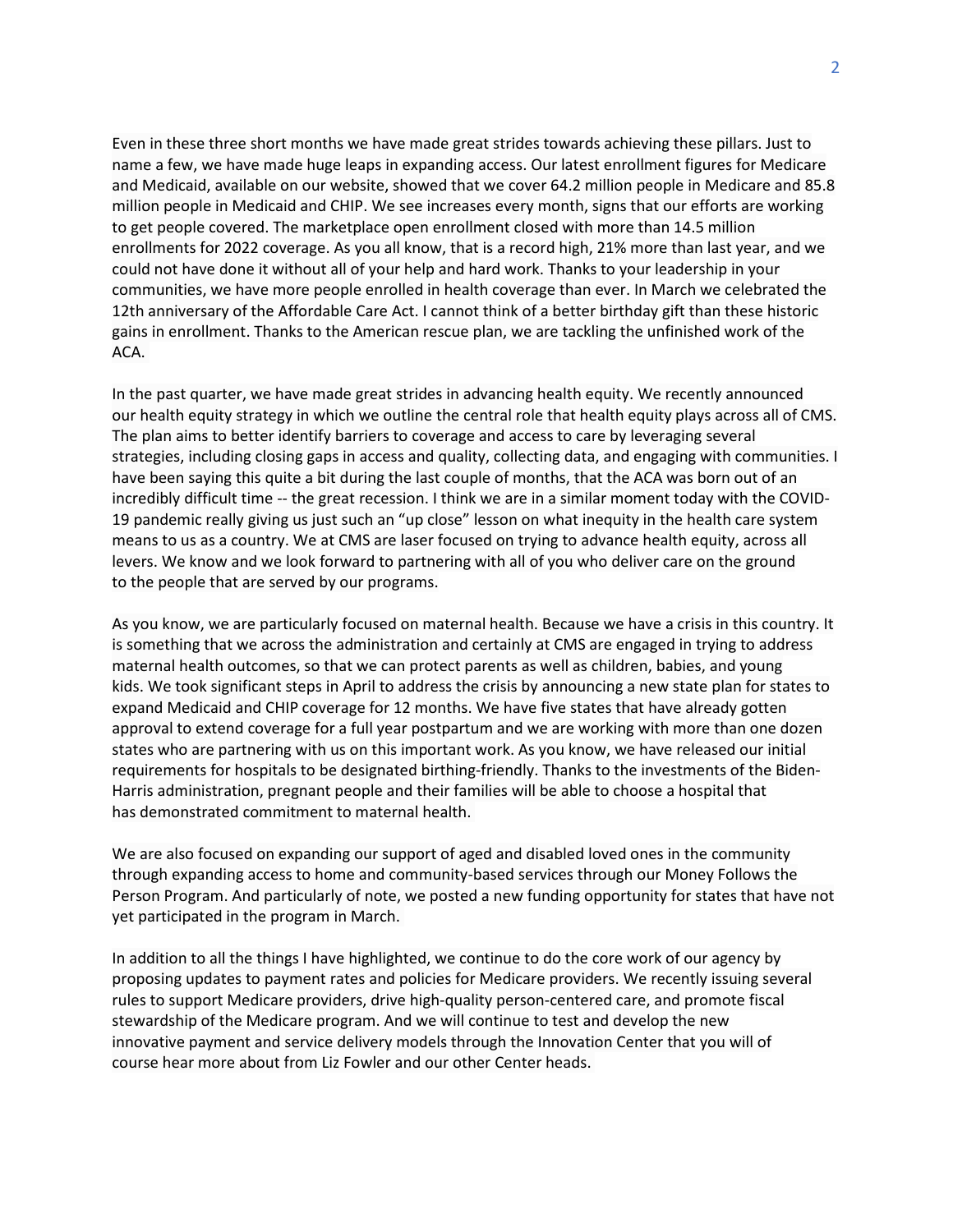These are just a few of the highlights of the last few months. There is so much more underway. Sometimes I marvel at the work being done at the agency. What we are trying to do is give you all a real sense of what our priorities are because we really want to make sure we are incorporating your perspectives, your experience, and particularly the experiences of those served by the programs into our initiatives.

As you also may have seen, we have released cross-cutting initiatives that the agency is working on and will be again partnering with all of you. So, these initiatives are integrating the three M's, Medicare, Medicaid, and CHIP. I love all 3 M's, they are all critically important. One of the things we want to do here is make sure we are making the programs as integrated as possible, and deviating only when there is a specific reason they should. Elevating stakeholder voices through active engagement is our second cross-cutting initiative. Behavioral health is our third. Drug pricing affordability is our fourth. Maternity care, our fifth. Benefit expansion, rural health, preparing the health-care system for a post-pandemic world, coverage transition. Really thinking about the unwinding of COVID-19 in a public health emergency rule. National quality strategy. Safety of quality and care in nursing homes. Data to drive decision-making and the future of work at CMS. All of these initiatives are high-level multiyear priorities at CMS. We call them cross-cutting because they are bringing our Centers and Offices together to leverage expertise across CMS and strengthen collaboration. We are pulling all the levers across all the programs in support of the six strategic pillars that guide us. Working with cohesive and coordinated strategies will strengthen our support for the people, providers, and other stakeholders that we serve.

I have already mentioned some of our cross cutting work, for example, to improve maternal health. This effort cuts across the agency and four of our strategic pillars: Advancing health equity, expanding access, innovation, and engaging with partners. We hit the ground running after President Biden's first State of the Union and are proud to be leading his charge to improve the safety and quality of nursing homes. It is one of our cross-cutting initiatives. We are working to set minimum staffing requirements, enhance oversight and accountability, and make facility ownership more transparent so that potential residents and their loved ones can make informed decisions about care. We also recently announced our national quality strategy, a cross-cutting initiative raising the bar for our high-value health care system to promote quality outcomes, safety, equity, and accessibility for all individuals, particularly those in underserved and under-resourced communities. Focusing on a person-centered approach to quality and safety, seeking to improve an individual's overall care journey.

Throughout the call and in the coming weeks, you will hear more about the important work we are doing and what we are doing to advance our 13 cross-cutting initiatives. All of you play a central role in the work. We are eager to hear your input on our strategic framework and initiatives. In addition to these quarterly calls, we have also been embarking on what we call the 3M Tour: Medicare, Medicaid and CHIP, and Marketplaces, visiting our CMS regions and perhaps a city or town near you soon. I have already had the pleasure of visiting New York. Last week I was in Cleveland, Chicago, and San Francisco, where I received valuable feedback about your experiences with our program and feedback on things like drug affordability and expanding access in hard to reach communities. Your voices will make CMS and our program stronger.

Before I introduce the leadership team joining me for the call, I wanted to thank you for your tremendous efforts. It is thanks to your selflessness and leadership that we have achieved so much over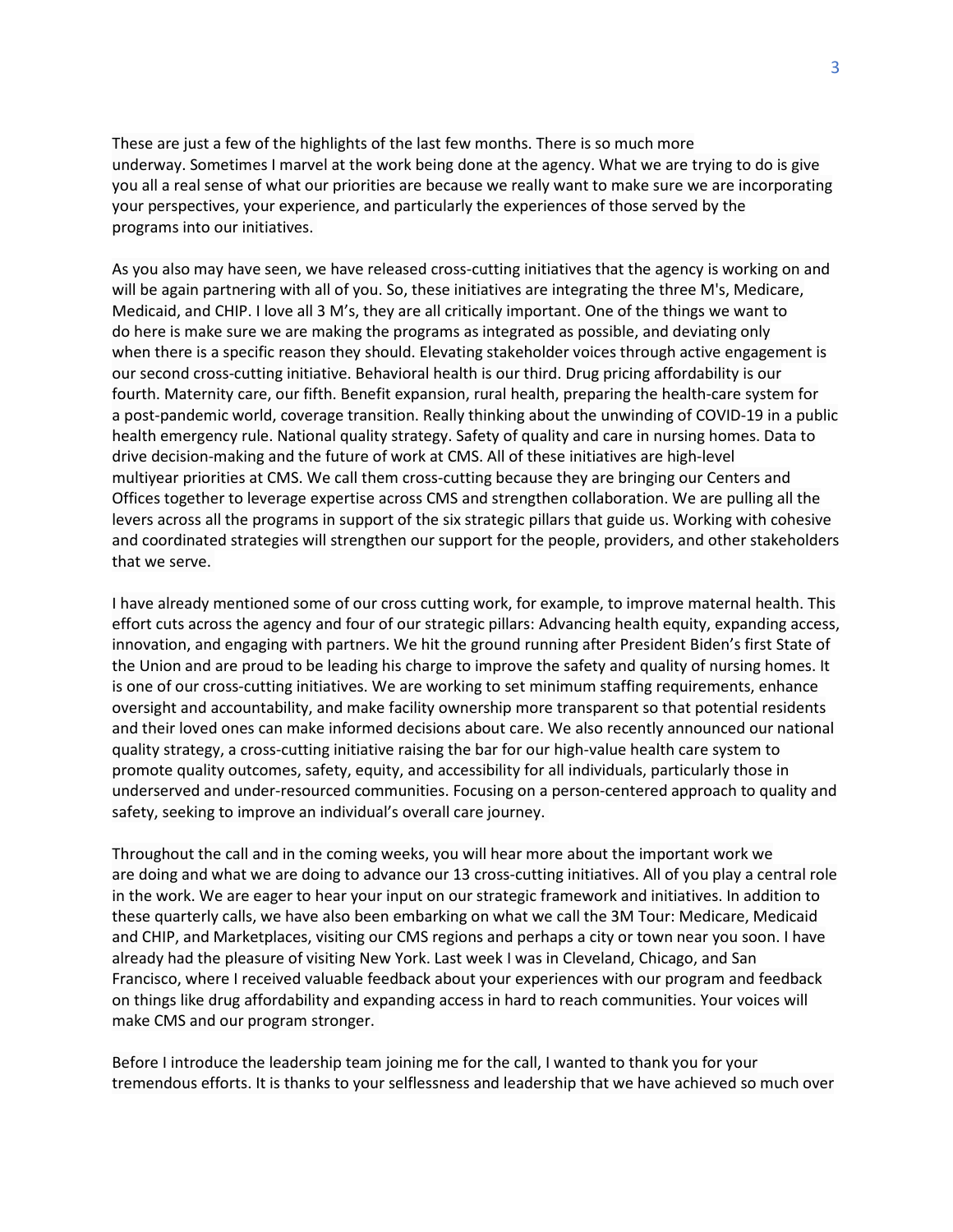the years. We still have so much more to do but I am truly looking forward to the work and am energized by the opportunity we have to change our health care system for the better.

As I think Beth started to outline but I will just mention, some of our key senior leadership team joining us for the call: Jon Blum is our Principal Deputy Administrator and Chief Operating Officer. Dr. LaShawn McIver, our Director of the Office of Minority Health. Dan Tsai, a Deputy Administrator and Director of the Center for Medicaid and CHIP Services. Dr. Ellen Montz, Deputy Administrator and Director of the Center for Consumer Information and Insurance Oversight. Dr. Meena Seshamani, Deputy Administrator and Director of the Center for Medicare. Dr. Lee Fleisher, Chief Medical Officer and Director of the Center for Clinical Standards and Quality. Dr. Liz Fowler, Deputy Administrator and Director of the Center for Medicare Innovation. Dara Corrigan, Deputy Administrator and Director of Center for Program Integrity. I'm so proud of this leadership team and thrilled to turn the floor over to the CMS Principal Deputy Administrator and Chief Operating Officer, Jon Blum. Jon?

**Jon Blum:** Great, thank you so much. Wanted to add to the comments to give some more perspective as to how CMS currently operates. We can go to the next slide. This is just a very small sample of the various metrics that we follow day to day. As you just heard, we are at record high total coverage. We treat these numbers very responsibly and are tremendously proud to say we are at an all-time high for overall coverage. CMS in 2022 will spend, just on the federal share, \$1.4 trillion, operating with a \$6.6 billion budget, half of it spent to really bring first rate technology to our systems. We have more than 6000 staff working tirelessly to run CMS programs. We will process 1.3 billion fee-for-service Medicare claims, contract with more than 1000 different Medicare health plans. We'll enroll more than 25,000 providers, 24 million calls we handle at our call centers and we will survey more of than 3000 nursing homes. This is just a very small sample of the day to day work that CMS does.

Going to the next slide, I want to share how we currently operate. These are 10 principles that will guide and really drive our work. First, CMS strives to have best in class operations and to make sure every beneficiary has the best experience and catalyze better health care system transformation. We want to serve as the overall model for how a health care system should be run. Second, we want to put the customer first and foremost. We are going to make sure that every Medicare, Medicaid and Marketplace customer or consumer has the overall best care and best CMS overall experience. We want people to have seamless transitions going from Medicare to Medicaid, Medicaid to Medicare, and to make sure that CMS really has one model, not separate models for our different programs. CMS will shift more systems to the cloud to reduce vulnerabilities. We want to integrate data to ensure we are making smarter decisions. We will contract better, bring down the error rates, hire a more diverse staff to really grow the CMS staff throughout the country, to ensure that we have strong networks, getting better data, that we are talking to more consumers. Lastly, to still recognize that we have to respond to the current pandemic. CMS will ensure that we are really supporting the entire health care system. These 10 principles will guide us, will make sure that we continue to grow coverage and give people the best possible care. With that, I will turn it over to LaShawn for the next presentation.

**LaShawn McIver:** Thank you Jon. Hello everyone. My name is Dr. LaShawn McIver and I am the Director of the Office of Minority Health at CMS. It is my sincere privilege to join you all today. In the next few moments, I'd like to share with you (1) our approach to advancing health equity, and (2) our progress on addressing what we believe to be a significant barrier to health equity in our programs.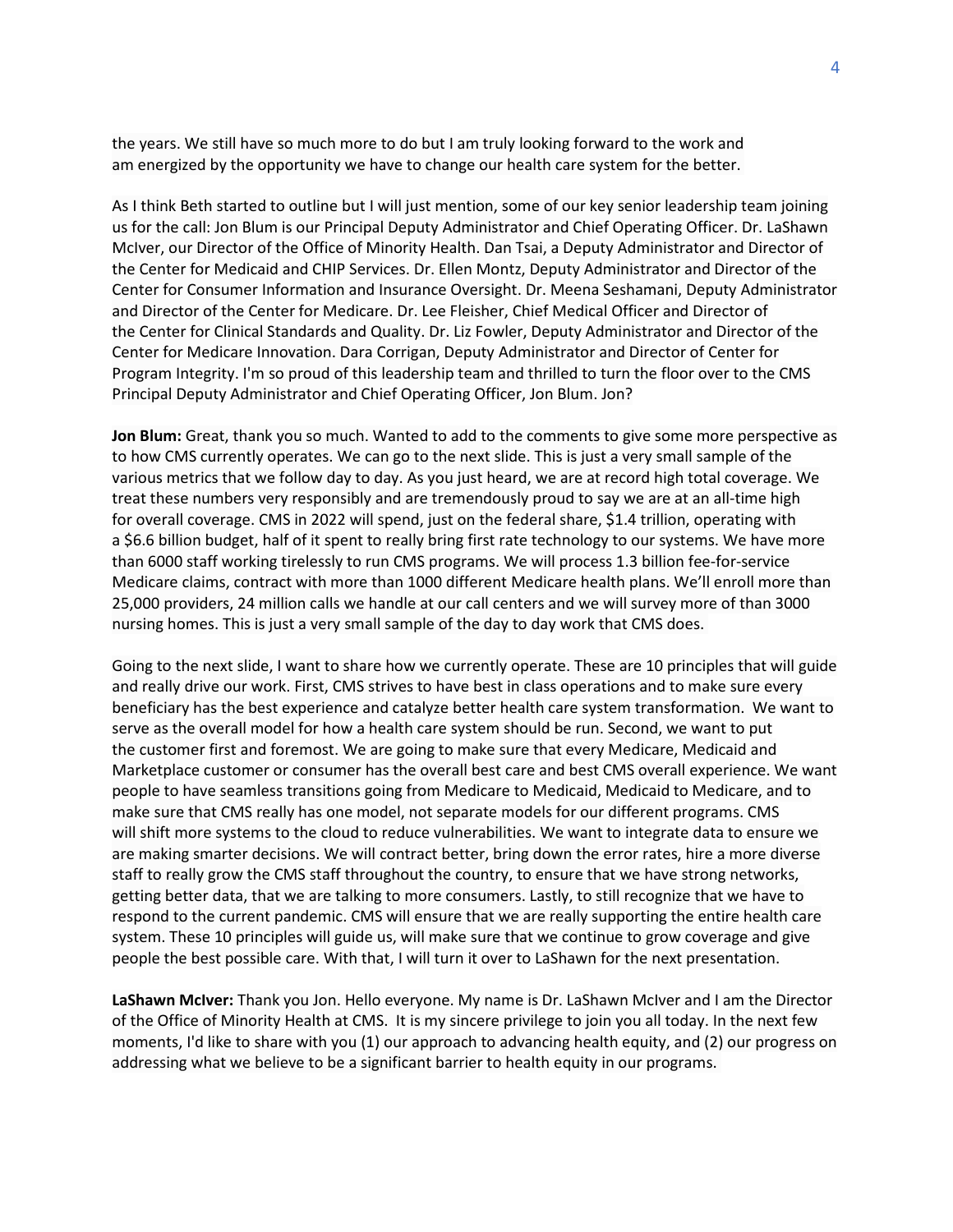First, I want to share a little information about the Office of Minority Health or CMS OMH. Our mission is to lead the advancement and integration of health equity in the development, evaluation and implementation of CMS's policies, programs and partnerships. Our vision is that all those served by CMS have achieved the highest level of health and well-being and we have eliminated disparities in health care quality and access.

So what is CMS's approach to advancing equity? For CMS, equity is defined as the attainment of the highest level of health for all people where everyone has a fair and just opportunity to obtain their optimal health regardless of race, ethnicity, disability, sexual orientation, gender identity, socioeconomic status, geography, preferred language, or other factors that affect access to care and health outcomes. We are taking an integrated action-oriented, data-driven and stakeholder informed approach to advancing health equity. CMS OMH plays an important role in guiding these efforts across CMS programs. By providing executive level leadership and accountability, we are fostering an environment that advances equity by increasing collaboration and integration across the agency and framing CMS's approach to operationalizing equity in partnership with our communities, individuals and stakeholders.

What significant strides have we made in the first quarter of 2022? That's the second point I want to address today. As you know, this month is Minority Health Month, and I'm excited to announce our office released the CMS Health Equity framework on April 22nd outlining priority areas for our agency to consider as we operationalize equity across our programs and policies. During the first part of 2022 we have made progress on a particular priority in our Health Equity framework that stakeholders have asked us to focus on, that is expanding collection and stratification of data across our programs, thinking about health equity focused measures and working to increase the availability of, and access to, CMS data for researchers and our external partners. We understand that without data, we cannot see disparities or know who is most impacted and where the gaps in quality, access, and outcomes are. To that end, we have taken action as an agency under the guidance of agency leadership and the CMS Advisory Council on Equity. We formed a Health Equity Data Workgroup, comprised of representatives in all major Centers and Offices in CMS. We are collaborating across the agency to increase the collection of standardized demographic and social determinants of health data elements across our health insurance programs and are actively working on important efforts to achieve this goal. In addition, our office announced in February the expansion of our minority research grant program that will allow CMS OMH to fund more Minority Serving Institutions access to CMS data to help inform our efforts to advance health equity within our programs.

So, in closing I want to thank you for the opportunity to share just some of the incredible work underway to advance health equity within CMS and I look forward to our continued partnership on this important journey. Now I go to Dan Tsai, Deputy Administrator and Director for the Center for Medicaid and CHIP Services.

**Dan Tsai:** Thanks LaShawn, I appreciate it. Thank you all for engaging with us as we have started doing site visits more, and being out with providers and hearing directly from a range of direct beneficiaries, advocates. Thank you all for the work you do every day. They always say Medicaid is excellent, cool, awesome, and we're glad you're here with us. I am just going to run through a few specific pieces that are not exhaustive given time.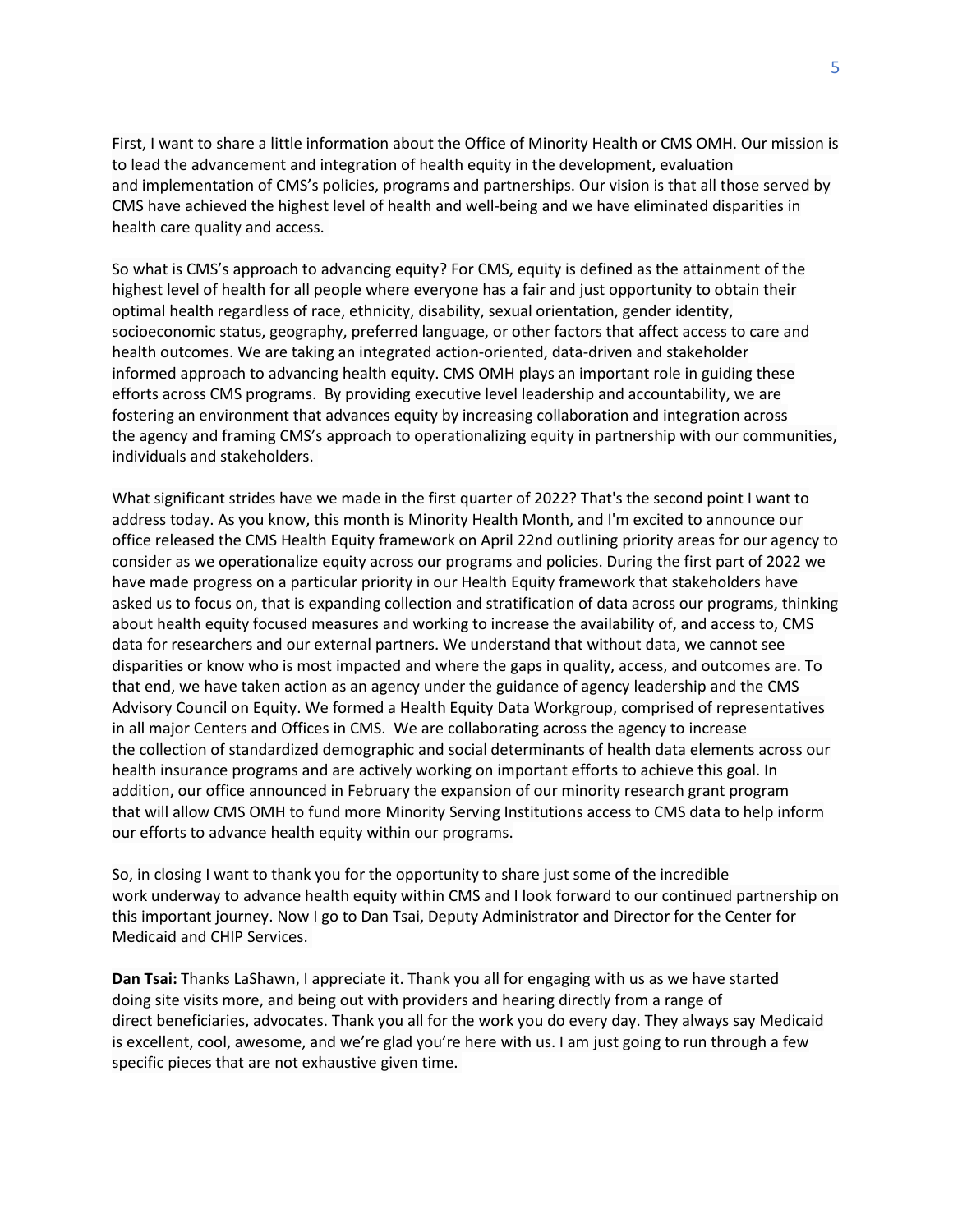First, many of you have been engaged with us on preparations for when the public health emergency ends, how to maintain coverage and support for folks as we unwind along with the states from the public health emergency. That remains the top operational priority for the Center for Medicaid and CHIP Services along with our many colleagues across CMS – to make sure we are doing everything possible with our partners at the state, provider, plan, advocate, and broader community level to maintain coverage for folks, whether that be in Medicaid, Marketplace, employer sponsored coverage, etc.

Second, around coverage and access, we've continued to engage substantially around demonstrations making sure that policies that have the effect of restricting coverage between work requirements and premiums for individuals under a certain amount of the poverty limit – are no longer in place -- that we can affirm coverage through the objectives of Medicaid and that we are partnering with the states really as an open-door for any state that hasn't yet expanded Medicaid to consider options to do so. Similarly around access, many of you responded to our Request for Information where we are really keying on determining how best to ensure there is a sufficient, consistent floor for access across the country on Medicaid, including not just physical health care services but behavioral health, home and communitybased services, and many of the workforce topics that are related.

Next, equity is a major focus as the Administrator mentioned and you just heard from LaShawn. One element of that is our work across CMS – we're really think about the social determinants of health and the necessity of addressing that as part of improving the disparities in health outcomes and prioritizing work with states and others on better stratifying and measuring where there are health disparities.

Next is maternal health. The Administrator mentioned some of the very exciting pieces around quite a number of states having taken up the option to expand 12-month post-partum coverage. It has been like popcorn where things are coming up all over the place. There are states expanding that we don't even realize until we chat with folks. We are excited for that and we hope that as many states as possible take that up. And we're highly engaged from a technical assistance standpoint to make sure that the quality of care in the post-partum period is as high as possible.

For kids and youth behavioral health, we are at a crisis point certainly around the kids' side and broader, and there is a substantial amount of work there around school-based Medicaid, how we think about the crisis system, partnering with our colleagues at SAMHSA for standing up 90-day crisis lines across the country.

And then home and community-based services as the Administrator mentioned, we are excited for more opportunities to fund more states to really take up novel opportunities through the Money Follows the Person program, including expanding the use of those dollars around housing supports and other things to transition folks out of institutional settings.

Finally, day to day, we are rolling up our sleeves with states, providers, plans and advocates really to get much of the challenging day-to-day work done in service of the 86 million folks that we serve. Thank you all for that and with that I am passing it to Ellen.

**Ellen Montz:** Thanks so much, Dan. I'm on several pieces of technology so hopefully you can both hear and see me. I'm very excited to bring a few updates from CCIIO today. Health equity is certainly a central theme for today's call, and it is certainly the foundation of how we approach our work at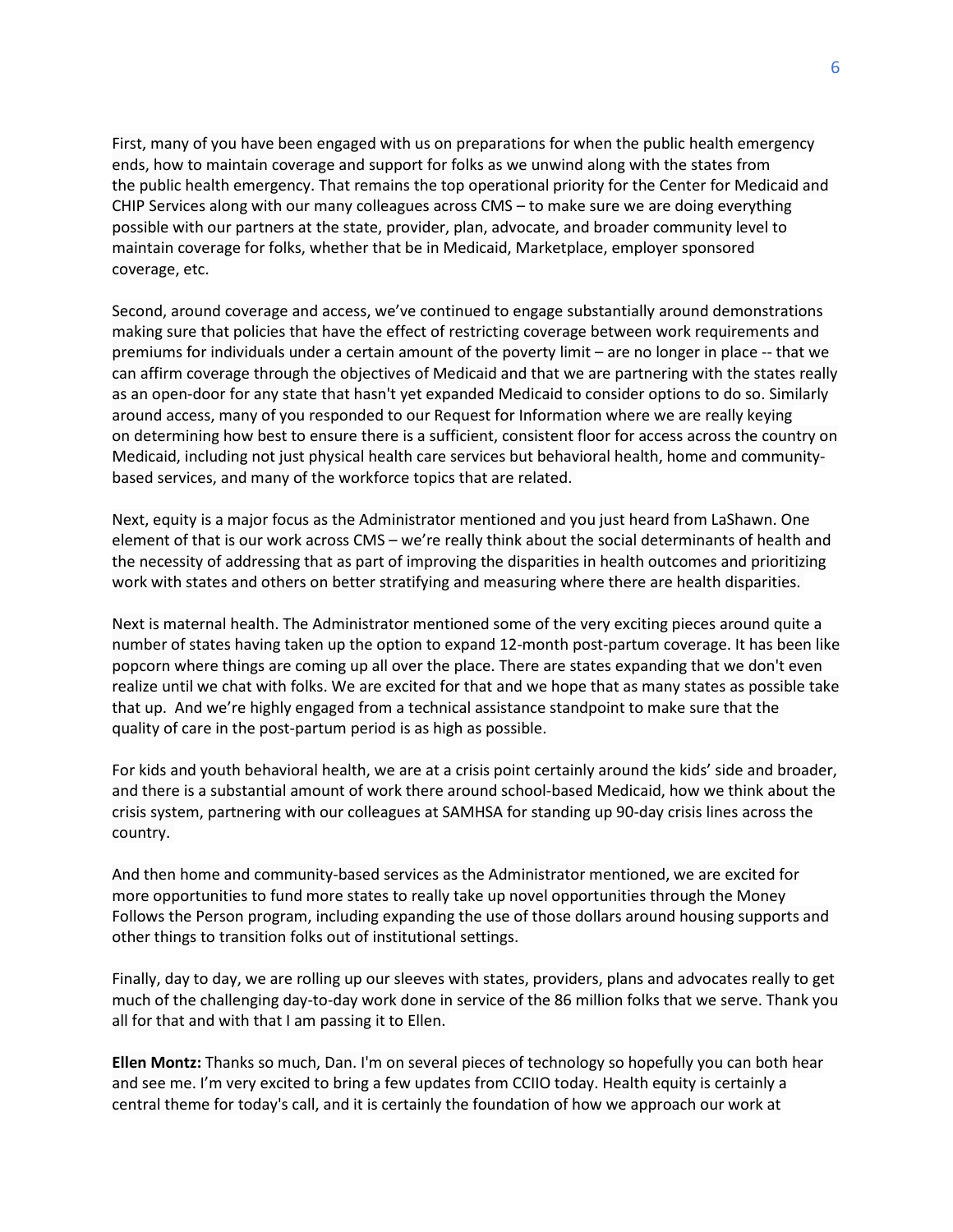CCIIO. All three of the areas that I will highlight in my remarks today are central to our strategy to advance health equity – that's increasing our Marketplace enrollment particularly for underserved populations, improving the foundation for successful coverage transitions across CMS programs, and third, ensuring consumers understand their rights and can access the new protections against financial harm through our implementation of the No Surprises Act.

First, I'll turn to this year's historic Marketplace enrollment that the Administrator mentioned earlier. The Special Enrollment Period and the most recent Open Enrollment Period have made the resounding point that if you make health care more affordable, and tell people about it, more people get covered. I specifically want to highlight that this year through our largest outreach and enrollment campaign, an important investment in Navigators and an incredible partnership with many of you on this call, we worked tirelessly to ensure communities that have historically been disproportionately uninsured or underinsured, knew about the affordable coverage options available. And nationwide, 14.5 million Americans signed up for 2022 health care coverage through the Marketplace during this Open Enrollment period, which as mentioned is a 21% increase year-over-year and also a 17% increase in new consumers. We know that these historic gains in coverage were also driven by historic gains in affordability through the American Rescue Plan Act subsidies. Like you, we share the hope that Congress extends these subsidies, particularly in light of our public health emergency unwinding.

Next I want to talk about our work in coverage transitions, particularly across Medicaid and the Marketplace. The end of the public health emergency, that date is unknown, but I do want to highlight the foundational work our teams have done across CMS along with our state-based Marketplace partners, State Medicaid agencies, Departments of Insurance and many of you on this call to build a stronger foundation for coverage transitions in preparation for the end of the public health emergency and for the future. We have a long way to go to realize the experience we all want for our consumers across programs, but every increment matters. Our work here is focused on three areas with the central goal of minimizing potential coverage loss wherever possible. First, we are focused on systems improvements and policy flexibilities. Our second area is really focused on stakeholder engagement with folks like you. We know that partnership and our work together are really going to help drive successful transitions across coverage to make sure people find their way and end up in the right coverage for them. Finally, we are working particularly at CCIIO with the CMS Office of Communications and preparing for a large-scale outreach enrollment campaign to get folks to the Marketplace for coverage. We have been shown time and again that when folks actually come to healthcare.gov or a state-based marketplace and start the application, they end up in quality coverage, and we want to make sure they know how to get that coverage.

The last thing I will mention is I want to spend a moment on our work on implementing the No Surprises Act and those consumer protections that launched on January 1. First, commercially insured consumers are protected against surprise medical billing in emergency care, nonemergency care from out-of-network providers at in-network facilities, and area ambulance services from out-ofnetwork providers. Additionally, new consumer protections came online January 1 that better equip uninsured and self-pay consumers to understand their responsibilities when seeking medical care and provide an avenue to dispute those charges when they're higher than anticipated. We continue to work on implementation of these important consumer protections, and we're focusing on consumer education, technical training for providers and issuers, as well as continuing to refresh our content to better reach our partners and indeed, partnering with all of you to get the word out. For this work and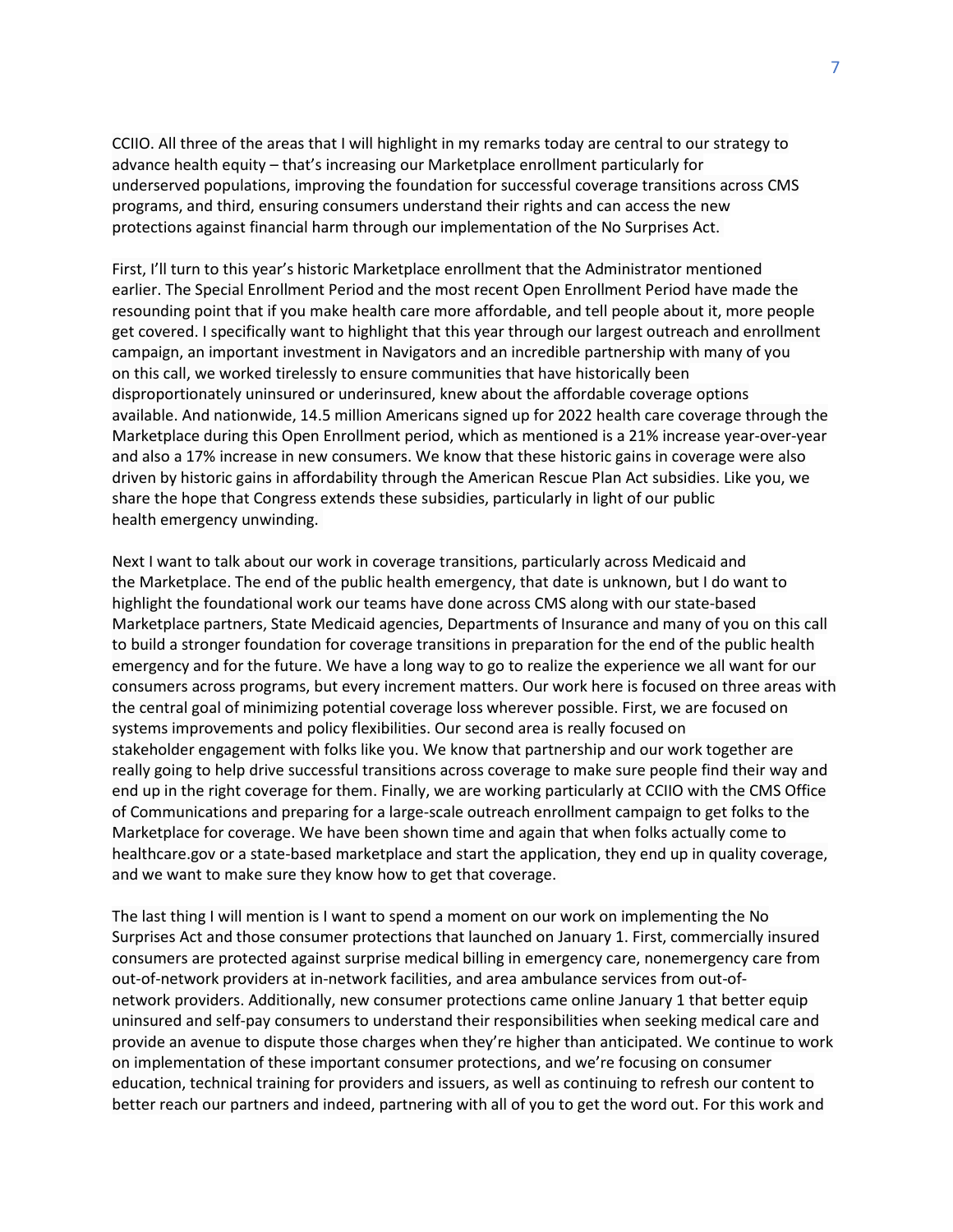additional work on coverage and other items I mentioned, I want to say thank you again for your continued engagement and commitment to ensuring folks have coverage that I have highlighted today. Now I will turn it over to my friend and colleague, Dr. Meena Seshamani, for her remarks on Medicare.

**Meena Seshamani:** Thank you so much, Ellen, and it's great to be with you all today. Again, I'm Meena Seshamani, Director of the Center for Medicare, and I'm very excited to join to talk about our work and what we have done over the last quarter where we have announced several policies that drive towards our strategic pillars of advancing health equity, expanding access to coverage and care, driving innovation, and engaging with our partners.

First, on advancing health equity, just last week we published a piece in the Journal of the American Medical Association describing the vision of how to leverage Medicare to advance health equity. Importantly, this is comprised of two buckets, improving operations and then implementing specific policies to advance equity. With improving operations as many of you know, if the system doesn't work, it's our most vulnerable who fall through the cracks. And so every day, we approach the operations of the Medicare program through that lens of equity to make sure that we are supporting all 63 million people who rely on the program. Making sure that care is comprehensive, easy to navigate and reliable, and this includes the oversight that we do as well as the day to day operations of our claims processing, etc. The other piece of this is really engaging to hear from people that we don't always hear from. To go out and has been mentioned by my colleagues, to go to the front lines to engage with people who maybe haven't been heard. Recently, I did some side visits with small providers who are engaged in some of our total cost of care models. One in a rural area with significant Native American population. Another caring for an intellectual and developmentally disabled population to be able to really understand where the opportunities are where we can all work together to serve the people in the Medicare program and advance equity. The second bucket here is on implementing some specific policies. You may have seen that we recently sought comment on a new health equity index in Medicare Advantage to enable us to identify and reward plans that deliver high-quality care to underserved populations. We are also seeking comment on how social risk factors could be incorporated into DRG payments in our inpatient prospective payment rule so that we can understand where there are additional resources that might be needed to provide good care. We are also working closely with our colleagues in the Center for Clinical Standards and Quality on how CMS should think about health equity in quality measurement, including soliciting comment about how we could stratify measures to identify disparities and potentially encourage their reduction. You will hear more about this from Dr. Fleischer on these efforts.

The second bucket is around expanding access to affordable coverage and care. As you may have seen, expanding access has been critical for the COVID-19 response and starting this month for the first time in history of the Medicare program we are paying for an over-the-counter service and test at no-cost to beneficiaries. So people in either original Medicare or Medicare advantage are now able to get eight over-the-counter COVID-19 tests at their participating pharmacies per calendar month at no cost to them. This is an important step in improving access to testing as we continue to fight COVID-19 and we are thankful for all of your partnership in enabling this to happen, both from the pharmacy and provider side of participating in the initiative, and for all of the educational outreach that has gone into this to make sure people can take advantage of it. Beyond COVID-19 we just announced a proposed rule that really puts people at the center of what we do, with tangible improvements to make it easier for people to enroll in Medicare and eliminate delays in coverage. CMS is proposing to provide Medicare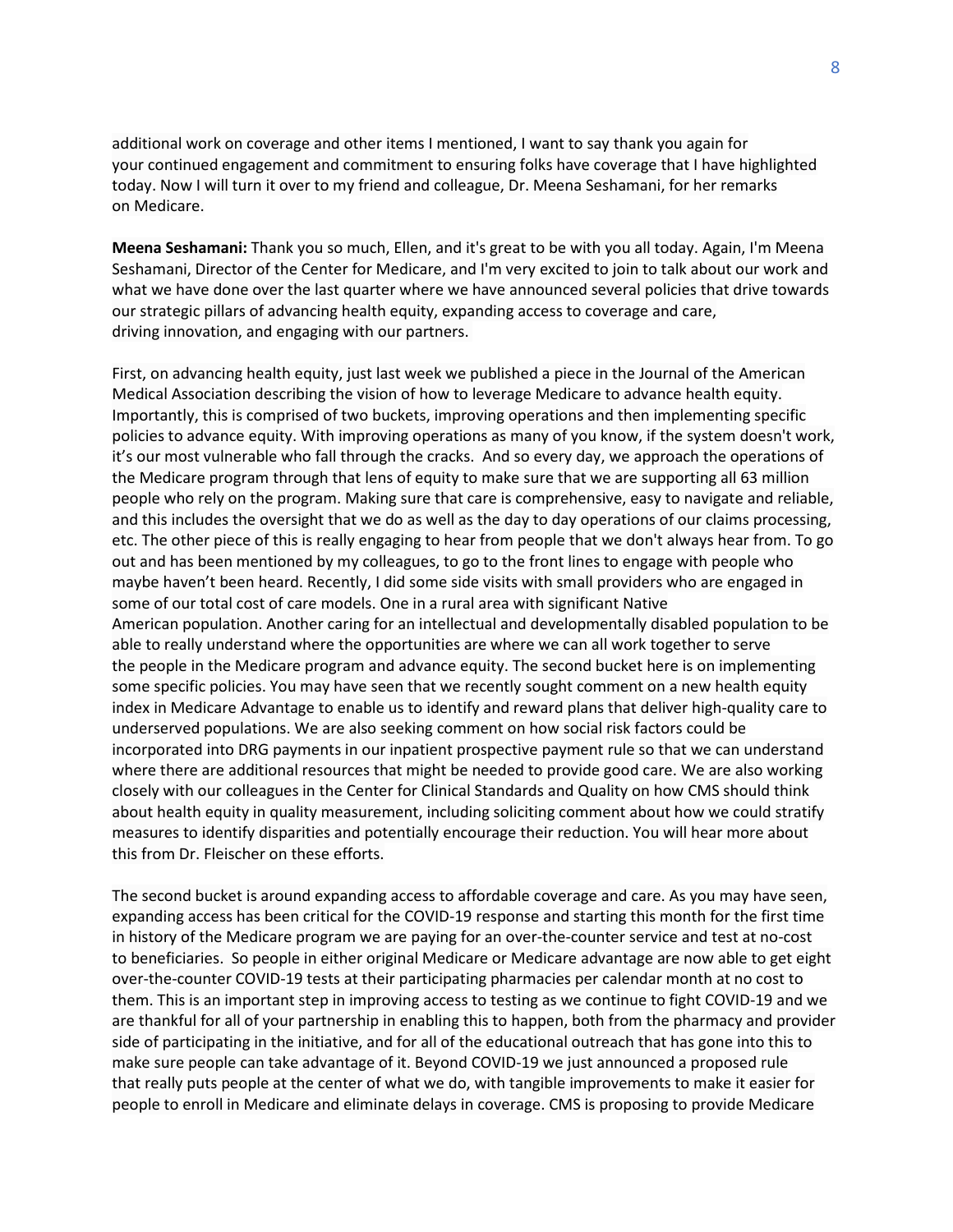coverage the month immediately after Medicare enrollment -- reducing the waiting period before Medicare coverage starts. The rule also proposes special enrollment periods that will be available for individuals who are unable to enroll due to exceptional conditions, such as people who are affected by a disaster, people who are formerly incarcerated, and for those who lose Medicaid eligibility which, coming back to something the administrator said, is especially important as we think about the public health emergency and the unwinding.

The next bucket around driving innovation and promoting high quality and person-centered care, this month we are celebrating the 10th anniversary of the Medicare Shared Savings Program Accountable Care Organizations. As both a practicing physician and Director of the Center for Medicare, I see firsthand how this program is a win-win for people with Medicare and the people who provide care to them. As I mentioned, I recently had the pleasure of visiting two ACO's serving underserved populations to really see firsthand how they are innovating, how they are incorporating social needs and care management into the care they provide to their populations. We must capitalize on lessons and successes like these. By increasing ACO participation and accelerating care transformation, Medicare can continue to lead the way for payers, health care providers, and purchasers across the country to advance accountable care.

I think with all of this, it comes back to all of you. A key theme of this work and what my colleagues are talking about is that we cannot be successful without your ongoing partnership, and so, we look forward to our continued work with you. With that, I will turn it over to Dr. Lee Fleisher, Chief Medical Officer and Director of the Center for Clinical Standards and Quality.

**Lee Fleisher:** Thank you so much, Meena. It certainly has been a busy time for CCSQ. We're coming off another wonderful CMS Quality Conference two weeks ago. Thank you to anyone on today's call who attended. In addition to the excellent discussions on improving quality and safety, we had an opportunity, as the Administrator mentioned, to unveil both the CMS National Quality Strategy and the CMS Behavioral Health Strategy, both of which we are looking forward to accelerating over the coming months. Lastly, in partnership with components across the entire agency, CCSQ has begun work in earnest on many of the initiatives outlined in President Biden's vision for improving quality and safety in nursing homes, which we will talk about in just a few moments.

I'll start with one of the more unique decisions we have recently released. The final national coverage determination for monoclonal antibodies directed against amyloids for the treatment of Alzheimer's disease. The final decision ensures access to and coverage for Aduhelm and other drugs in the class that received accelerated approval through the FDA or NIH-approved clinical trials across a broad scope of clinical care settings. The decision also supports innovation and certainty of coverage by creating a long-term coverage pathway for new drugs in this class that obtain FDA approval, without requiring a new national coverage determination. We will continue monitoring the future developments in this class of drugs and are committed to exploring ways we can improve care for people with Alzheimer's disease.

On the inpatient front, CCSQ included a number of key initiatives and comment solicitations as part of the inpatient prospective payment system proposed rule released on April 18. For example, we had proposed three new social determinants of health for quality measures for hospitals, and we are seeking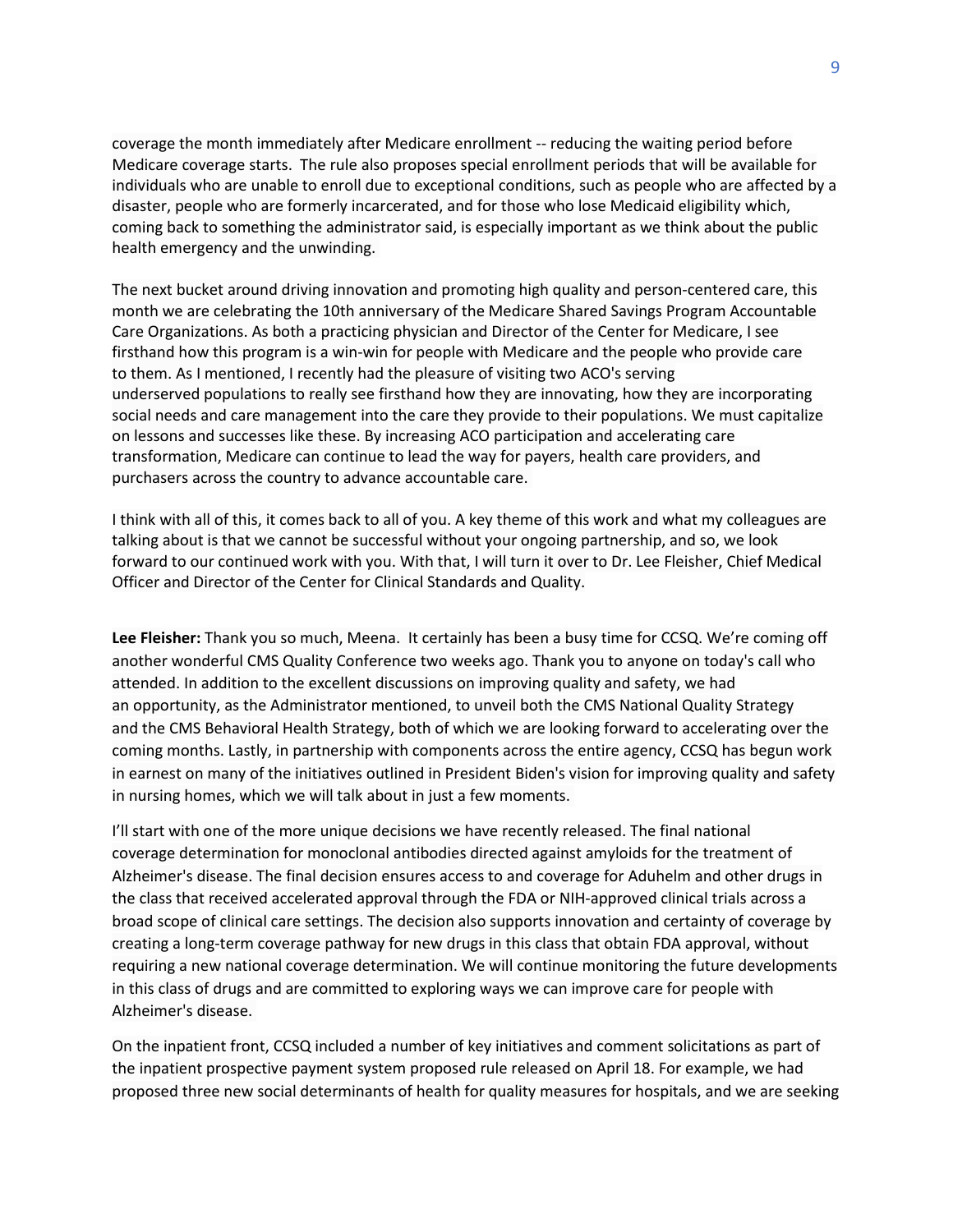comment on a cross-setting framework to advance health equity by identifying and addressing disparities, as my colleague Dr. Seshamani mentioned. We have also proposed adding a birthing friendly hospital designation to Care Compare and are seeking feedback on ways we can advance equity and reduce disparities in maternal care. Finally we are soliciting comments on opportunities to address climate change across care settings.

In the post-acute care space, CCSQ included several proposals and requests for information within the skilled nursing facility prospective payment system proposed rule as a part of advancing the President's vision of improving safety and quality of care in the nation's nursing homes. We are specifically seeking comment on establishing a minimum staffing standard within nursing homes. We are also taking advantage of our new authority to expand the skilled nursing facility value-based purchasing program by proposing to add three new measures. As part of this expansion, we are also seeking comment on including a staff turnover measure within the skilled nursing facility value-based program in future years. I would now like to turn it over to my colleague, CMS Deputy Administrator and Director of the Centers for Medicare and Medicaid Innovation, Dr. Liz Fowler. Liz?

**Liz Fowler:** Thanks so much, Lee. And thanks to everyone for joining us today and all of those who are helping us to make the CMS vision a reality on a daily basis. We are grateful for your work and your dedication in implementing CMS policies and programs on the ground in pursuit of better health care for all people.

Looking back at the first quarter of 2022 at the CMS Innovation Center, it's hard not to start by mentioning ACO REACH. In February, we announced that the Global and Professional Direct Contracting Model, the GPDC, will be transitioning to the Accountable Care Organization model, called ACO REACH, which stands for Realizing Equity, Access and Community Health -- a redesigned model that aligns with the values of the Biden-Harris Administration. The GPDC Model will continue in its current form until the end of the year and then we'll transition to the ACO REACH Model on January 1, 2023. The ACO REACH model includes a strong focus on health equity and closing disparities in care; an emphasis on provider-led organizations; stronger beneficiary protections and increased screening of model applicants; greater transparency and data sharing; and stronger protection against inappropriate coding and risk score growth. Between now and the end of the year, CMS will operate the GPDC model with more robust and real-time monitoring of quality and costs. Participants that fail to meet model requirements could face corrective action.

Additionally since the start of 2022, the CMS Innovation Center has also made great strides with other models. In March, we announced the request for applications for the Medicare Advantage Value-Based Insurance Design Model with key updates that include a voluntary Health Equity Incubation Program. We are excited about the innovative approaches we're testing with the second round for the Kidney Care Choices Model, and that request for applications, which cares for a particularly vulnerable population. Finally, the Part D Senior Savings Model announced its calendar year 2023 Pharmaceutical Manufacturer RFA and its 2023 Part D Plan Sponsors RFA.

Embedded in all of this work is an unwavering commitment to centering health equity in everything we do. From application and selection processes to technical assistance with our models, we are considering all angles to ensure our models are improving care in the communities that need it most.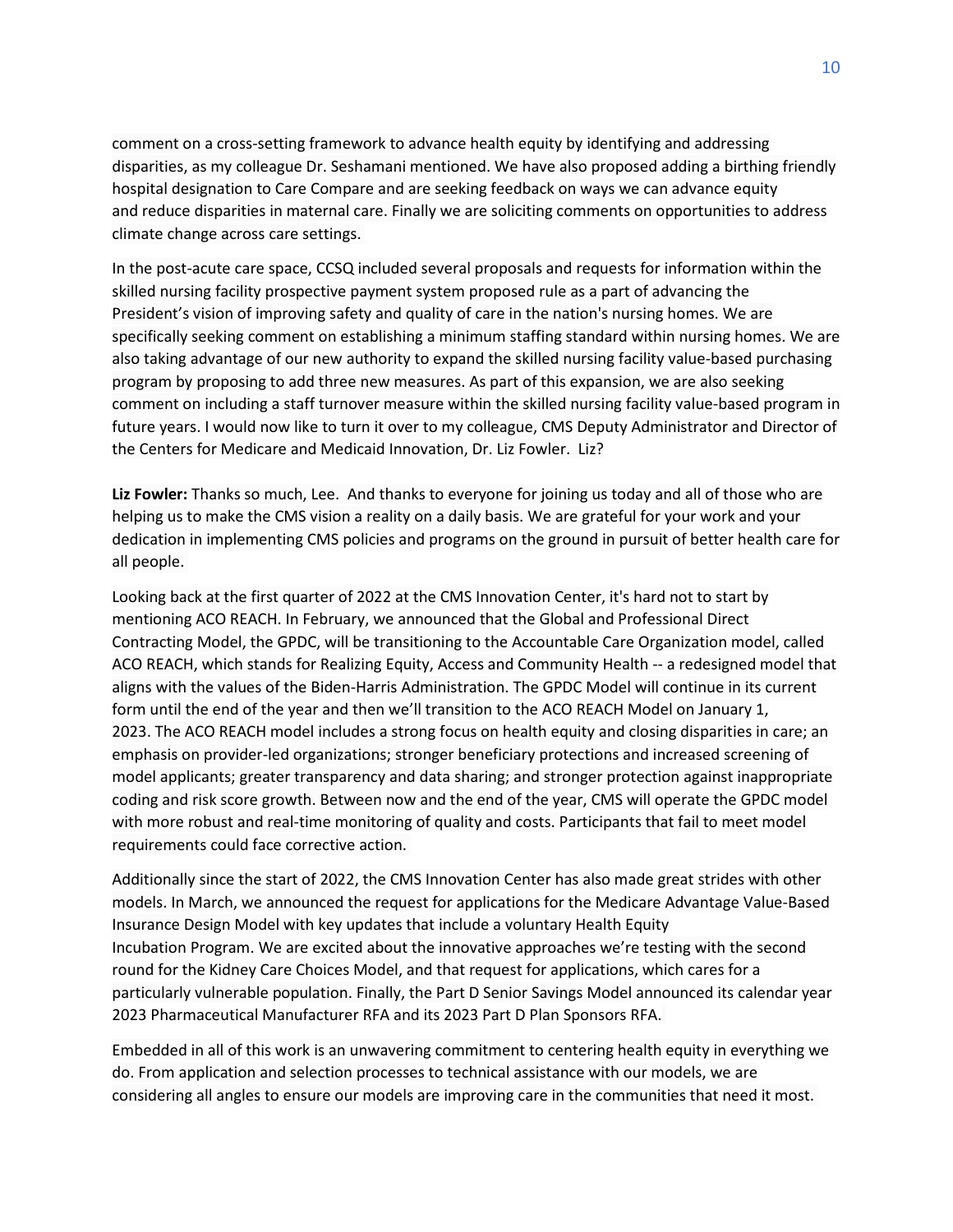Thanks again for being here and for the essential role that you are playing in providing all people with quality, affordable, person-centered care. With that, I will turn it over to Dara Corrigan, Deputy Administrator and Director of the Center for Program Integrity to talk about their accomplishments from quarter one.

**Dara Corrigan:** Thank you, Liz, I really appreciate the introduction, and I'm very happy to be here today to talk to you about some of the work at the Center for Program Integrity. The Center for Program Integrity and the mission we seek to fulfill every day is to protect the beneficiaries across all CMS programs from harm and to safeguard taxpayer dollars. As you heard from the other Centers, we are like a thread that goes through the Centers to really make sure we are thinking about vulnerabilities in the system and how to address them. Not only through law enforcement partnerships and the efforts we make internally, but it is also really looking for vulnerabilities and how we can address them within CMS with our policies and change we can make.

One of the accomplishments for Q1 of this year I wanted to highlight was a program that many of you may not know about. It's something called the Open Payments Program, and it is a program that we administer in the Center for Program Integrity. It goes along with our mission of trying to be transparent to help beneficiaries get the best health care possible. This program makes information available to anyone publicly, about payments that drug and medical device companies make to physicians in teaching hospitals. Like I said, anyone can access the database and it is very simple. Go in, put in your physician's name and you can see if they've received any payments from pharmaceutical or device companies. Our hope is that people can use this information to make the best decisions for them, but in thinking about this program over the last year or so, we wanted to expand the information that you could receive about other providers. It means we have expanded to new provider types this year including, for example, nurse practitioners and certain types of clinical nurse specialists. We also updated the definition of what needs to be reported so that you can know, whether or not, if there are loan forgiveness payments being made or other types of payments you might be interested in. We know that a lot of researchers and investigative journalists use the database and we would really want is to expand the number of beneficiaries and stakeholders who can access the information to best utilize that information for health care decisions.

As you might imagine, a large part of our role has been to evaluate waivers and flexibilities given during the public health emergency, and to help assist in going forward to make sure that any program integrity risk that we identify can be addressed going forward. One of the areas where we saw particular vulnerabilities was with certain types of orthotics and durable medical equipment. It's not a new problem, it's an old problem, but we saw new and innovative ways people use to use the waivers and flexibilities during the pandemic. We issued a Federal Register Notice in January of this year advising people that in the next 90 days we will be re-instituting face-to-face requirements, which can be a telehealth visit, combined with prior authorization for certain orthotics and durable medical equipment. We think that this type of proactive approach is the best one to take within program integrity and we are insuring the education needed is provided as soon as possible.

One of the other things that we did in the first quarter was to publish with the Health Care Fraud Prevention Partnership, which is a group of not only federal regulators but also state regulators and private pay, which works together in partnership to identify fraud, waste, and abuse schemes so that we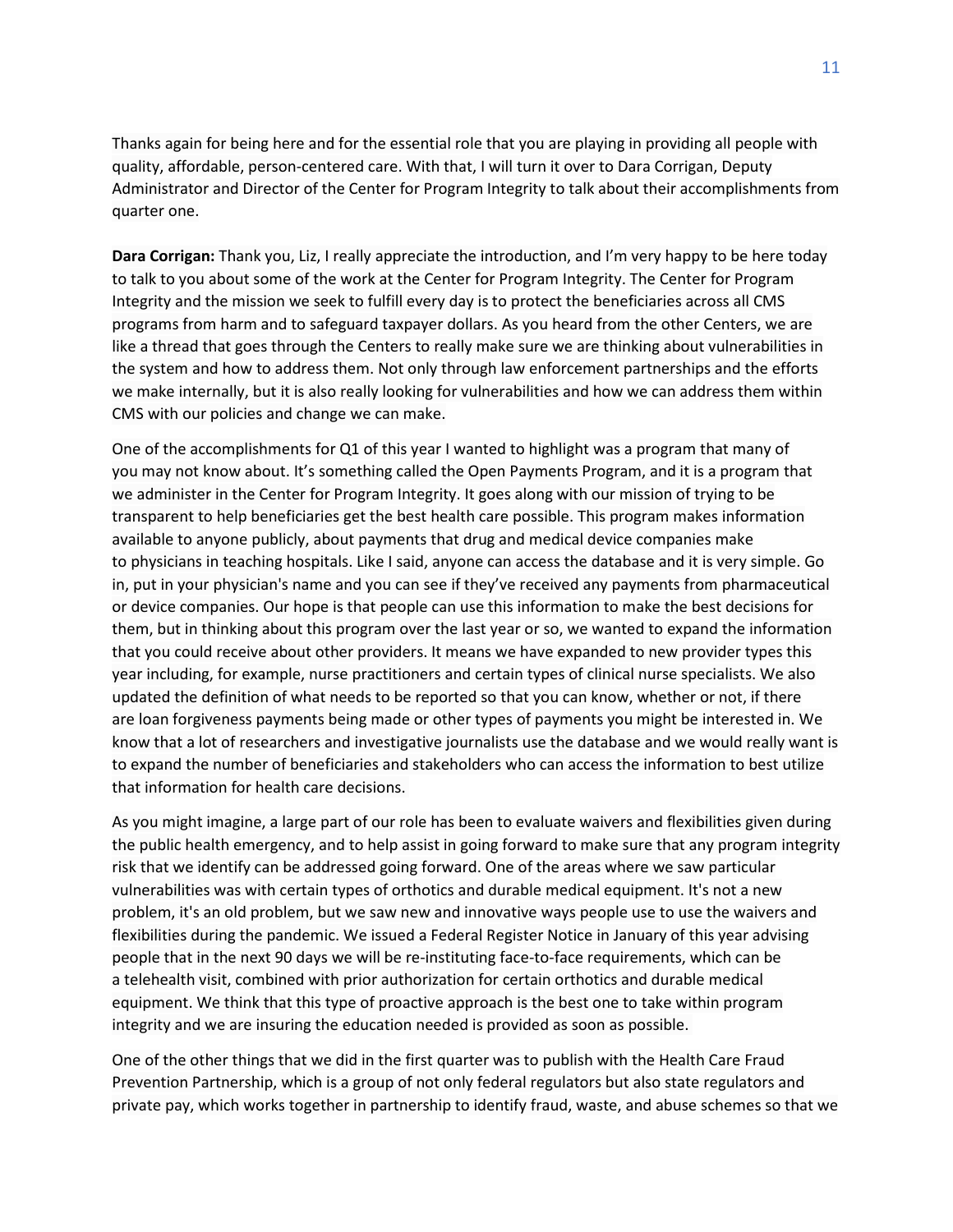can work together to use the data to help each other across the board. In connection with the Stanford School of Medicine, we put together a report that traces how fraud, waste, and abuse evolved during COVID-19. I would like to describe it as not new, but a pivot to where the opportunities are.

Lastly, because I know we want to get to questions, we continue to collaborate very closely with law enforcement to eliminate fraud, waste, and abuse. Some of the schemes we have looked at and taken action against are related to fraud related to telemarketing. It happens in a lot of different ways. Identity theft was rampant during COVID-19 and there was billing for many tests that were not required. We're taking action and have taken action to make sure those vulnerabilities are closed. I look forward to speaking to you again next quarter about our progress and I would like to turn it over or back to Beth Lynk. Thank you very much for your time.

**Beth Lynk:** Thank you so much, Dara. Thanks to all of the leadership team. As you can tell, we have been really busy here at CMS and there is quite a lot going on. We are going to turn to questions. I will note that we might not be able to get to all of the pre-submitted questions, just for time sake, but we will do our very best to answer as many as we can. First question, I want to turn to our fearless leader. Administrator, this one's going to you. Last week you were in Chicago meeting with nursing home staff and over the past weeks you have been talking with nursing home staff and residents, as well as members of the nursing home industry. One of the things you have been hearing and one of the questions we received is questions about staffing and shortages. I wanted to ask you or one of our participants wanted to ask you how will CMS address the shortage of home health aides in nursing home staffing in our work to advance the quality of nursing home conditions?

**Chiquita Brooks-LaSure:** Thank you so much for the question. As everyone knows, this has been a longstanding issue, nursing home staffing, as well as making sure people are getting care in the most appropriate setting at home and in the community. One of the things we have been hearing very much over the last six months is just about how important staffing is to residents, the people in nursing homes hearing directly from staff, and how closely linked quality is to sufficient staffing in nursing homes. So we, as an Administration and certainly at CMS, we really are trying to have a comprehensive approach to our quality issues and work with all of our partners. One of the things that was so exciting about our trip to Chicago was really working with the state, who also has been working for many years in trying to address nursing home quality and the initiatives coming out of Illinois and how they are structuring their Medicaid payments for nursing homes. That is something I think we can build on with other states. We believe- shopper of the world- have a Request for Information and we really welcome stakeholder input into this discussion because one of the things, which I hope is coming through, is we really want to engage all parts of stakeholders to address these issues and we want to make sure we are highlighting training and the pipeline and all of the things that will help make sure we have sufficient staff for the needs of our health care system.

**Beth Lynk:** Thank you so much, Administrator. Our next question -- and for time I am going to combine a couple of questions we got -- is going to be to Dan Tsai, Ellen Montz and Dr. Meena Seshamani. We have been hearing from many of you that you are excited about our efforts to increase equitable access to affordable health care coverage, but a number of folks are looking at what is going to happen when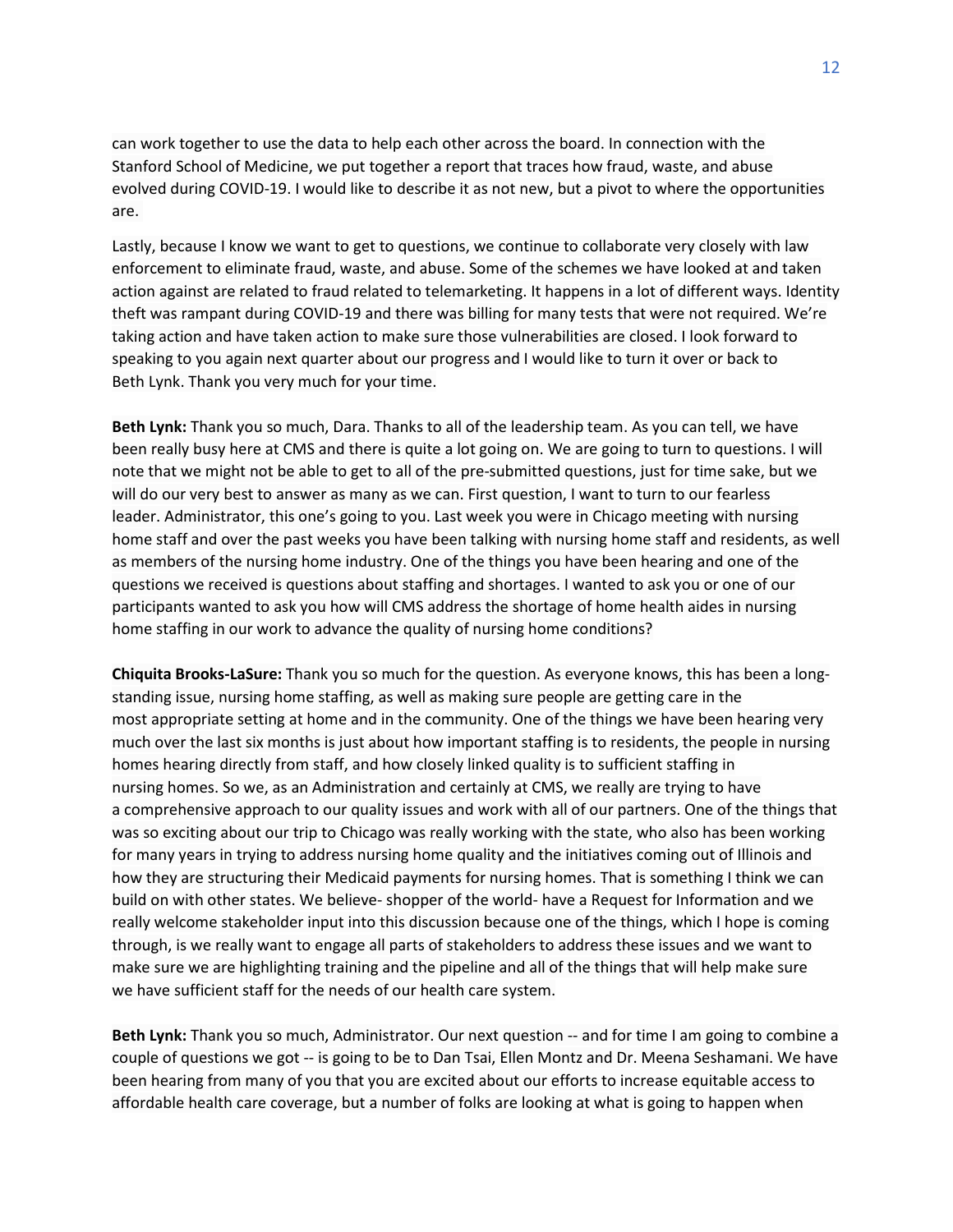eventually at some point the public health emergency ends. And so, to Dan and Ellen particularly, how is the Administration ensuring continuity of coverage, particularly for people who currently have access to Medicaid coverage, as well as essential services like telehealth when the COVID-19 public health emergency ends? And similarly, to Dr. Meena Seshamani, how are you looking at that as we do our planning and our engagement?

**Dan Tsai:** Thanks Beth. Maybe I'll start and kick it to my colleagues. I think as I noted, this remains at the top of our list from the operational policy perspective. We want to make sure everyone possible maintains health care coverage through Medicaid, Marketplace, Medicare and employer-sponsored coverage. That involves essentially pulling out all the stops. The immense amounts of work and guidance we have had from a CMS standpoint, working with our partners on the state and local level, really encouraging folks to take as much time as possible over effectively 14 months, whenever the public health emergency ends, to thoughtfully and carefully go about redetermination to make sure that all the statutory and regulatory requirements are really met, including maximizing things where folks can administratively renew someone without having to miss a piece of paper in the mail. Those efforts, including day-to-day, one-on-one discussion with the states identifying operational issues, and partnering with Ellen's team to try to make sure that those transitions from a systems and IT and operational and policy standpoint were managed. We are engaged in the community including health plans and others to really support direct outreach to individuals and on things outside of eligibility that we really are encouraging states to take advantage of or have easy off ramps to have a glide path around things like telehealth and other flexibilities that some states adopted during the pandemic. We think many of those pieces are the silver lining of the pandemic and we would like to see continued on a permanent basis. Ellen, anything from the Marketplace standpoint?

**Ellen Montz:** Thanks Dan. I just want to echo what Dan said about taking an "all hands on deck" approach to ensuring successful transitions, where coverage transitions are the rights step for a former Medicaid member. Our approach to helping ensure that folks do successfully transition who are no longer eligible for Medicaid to Marketplace coverage is multipronged. First, we are looking at all of our policies and our systems to make sure we have the most streamlined process we can create for a consumer to come over and apply for coverage on healthcare.gov. Second, we are really working on all of our partnerships to make sure that the folks who need to be transitioned over to Marketplace coverage have the help they need to do that, which could mean understanding that it's there or the ability to help take folks through their applications. The third piece again, that's really working across CMS to ensure that we are effectively doing our own individualized outreach to folks that we know are no longer eligible for Medicaid and are eligible for Marketplace coverage.

**Meena Seshamani:** I think I will add for the other M "Medicare," as I mentioned earlier we just put out a rule that proposes a special enrollment period for people who lose Medicaid eligibility. So continuing on this theme, we want to make sure that people who may come off of Medicaid have appropriate coverage to go to and where that coverage is Medicare, we are proposing a special enrollment period to enable enrollment in Medicare. So, I think there is access to care from both the coverage side of being able to get into the program and then, I think Beth you had also mentioned about telehealth and some of the innovations that have happened during the pandemic that I can very quickly touch upon. Where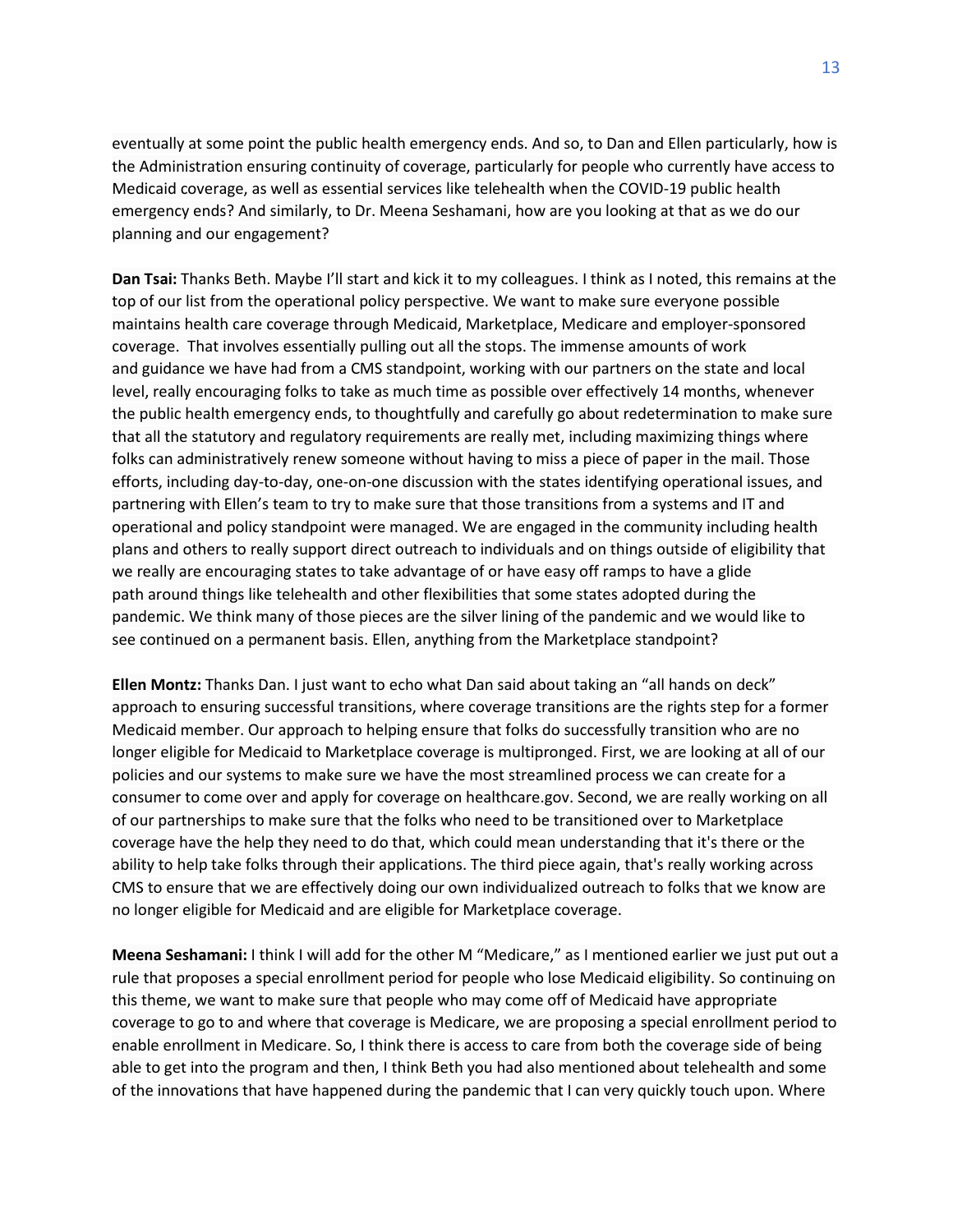there have been areas with a statute, for example, following Congressional action we made permanent, telehealth payments for behavioral health. So, we are looking at where there are those opportunities either by change in statute that enables or where there might be opportunities in what we have evaluating where the innovations have occurred during the pandemic, where they can really advance health equity, drive innovation as we have been talking about, and promote good fiscal stewardship of our program. That is ongoing work that we continue to do as we move forward through the pandemic.

**Beth Lynk:** Thank you so much. I acknowledge that we are a little over time, I think we might have time for two more questions, so I will quickly take us through the final questions. The next one is to Dr. Liz Fowler. Specifically, we had a question about Physician Focused Payment Models, noting that they can provide a tailored solution for specific conditions in the patient population in both Medicare and Medicaid, and serve as a solution to addressing health inequity. Are CMMI and HHS planning to reengage with stakeholders and the PTAC to more seriously consider these types of proposals?

**Liz Fowler:** Thanks Beth, and I will try to answer quickly, as I know we are out of time. We absolutely continue to engage with stakeholders. Just today we had a listening session on an advanced primary care model, and we continue to regularly engage with the Physician Focused Payment Model Technical Advisory Committee (or PTAC). As I mentioned in the national stakeholder call earlier this year, as we implement our strategy and we're examining our model portfolio, a core part of that strategy is looking at creating a more streamlined model portfolio, and we're committed to having a more cohesive articulation of how all the models fit together. As we launched our strategy refresh, we collaborated closely with PTAC to share information about our direction and priorities. The presentations at the last PTAC meeting aligned with so many of the thorny questions we were also asking at the CMS Innovation Center, like how to define important terms like total costs of care, what's the role of specialty care in value-based care models, and how to harmonize our models to make sure they are working together. So, we are looking forward to working closely with PTAC and also with our colleagues at the Assistant Secretary for Planning and Evaluations Office at HHS, as the issues we seek to solve require really all of us thinking and working together.

**Beth Lynk:** Thank you so much, Dr. Fowler. We are going to turn the last question to our Principal Deputy Administrator, Jon Blum. I do want to note a few questions we won't be able to get to but just noting that we do hear you. We heard some additional questions about the public health emergency and when it ends at whatever point, what are we looking at in terms of that process? We will follow up there. Additional questions about provider services and payments in the Medicare program. Questions and interest in how CMS is advancing health equity with regard to data collection and our priorities in the health equity framework, really directing folks to the resources available online, as well as the questions related to how we are advancing work on continuing to strengthen Americans access to affordable quality health coverage as indicated and directed by the President in his recent Executive Order. We will be following up on those but for time I would turn our last question to our Principal Deputy Administrator, Jon Blum. This one is about advancements in technology that have produced efficiencies and lowered unit prices in every industry except health care. The questioner asks, broadly speaking, the introduction of technology within health care has served to increase